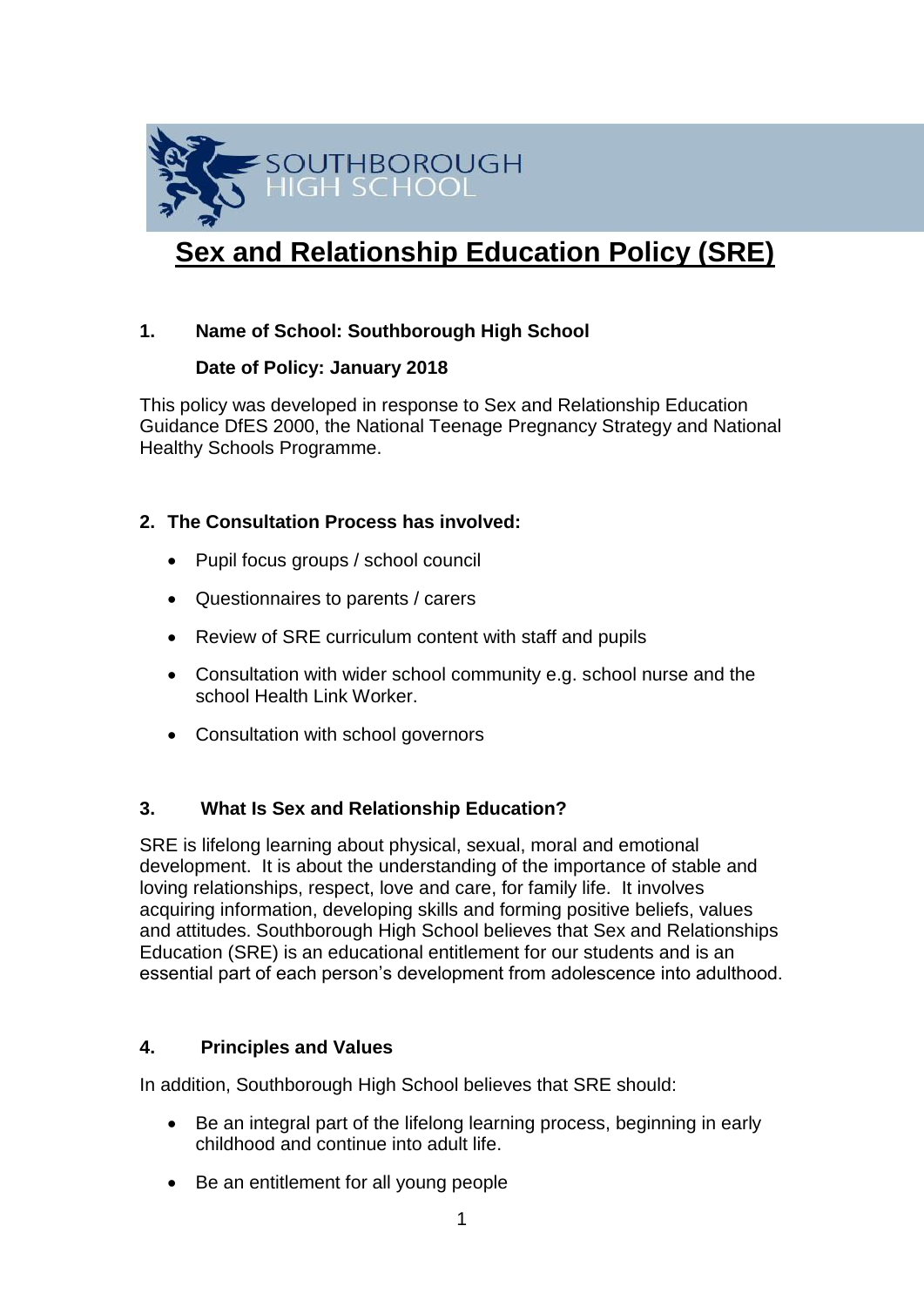- Encourage every student to contribute to make our community and aims to support each individual as they grow and learn.
- Be set within this wider school context and supports family commitment and love, respect and affection, knowledge and openness. Family is a broad concept; not just one model, e.g. nuclear family. It includes a variety of types of family structure, and acceptance of different approaches.
- Encourage students and teachers to share and respect each other's views. We are aware of different approaches to sexual orientation, without promotion of any particular family structure. The important values are love, respect and care for each other.
- Generate an atmosphere where questions and discussion on sexual matters can take place without any stigma or embarrassment.
- Recognise that parents are the key people in teaching their children about sex, relationships and growing up. We aim to work in partnership with parents and students, consulting them about the content of programmes.
- Recognise that the wider community has much to offer and we aim to work in partnership with health professionals, social workers, peer educators and other mentors or advisers.

Sex and Relationship Education in this school has three main elements:

## **Attitudes and Values**

- learning the importance of values, individual conscience and moral choices;
- learning the value of family life, stable and loving relationships, and marriage;
- learning about the nurture of children;
- learning the value of respect, love and care;
- exploring, considering and understanding moral dilemmas;
- developing critical thinking as part of decision-making
- challenging myths, misconceptions and false assumptions about normal behaviour.

# **Personal and Social Skills**

 learning to manage emotions and relationships confidently and sensitively;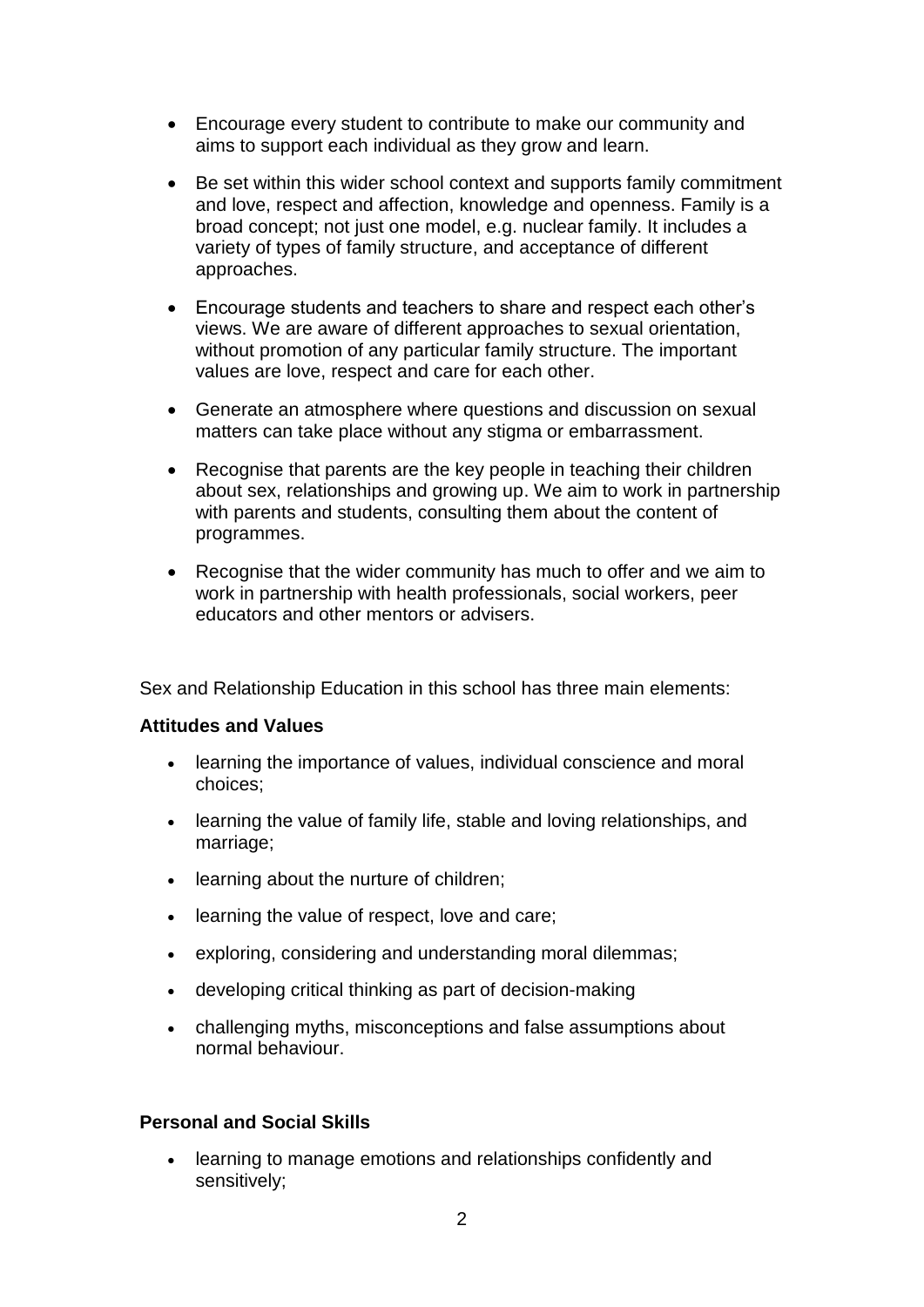- developing self-respect and empathy for others;
- learning to make choices with an absence of prejudice;
- developing an appreciation of the consequences of choices made;
- managing conflict;
- empower students with the skills to be able to avoid inappropriate pressures or advances (both as exploited or exploiter).

#### **Knowledge and Understanding**

- learning and understanding physical development at appropriate stages;
- understanding human sexuality, reproduction, sexual health, emotions and relationships;
- learning about contraception and the range of local and national sexual health advice, contraception and support services;
- learning the reasons for delaying sexual activity, and the benefits to be gained from such delay;
- the avoidance of unplanned pregnancy.

#### **5. Aims**

The aim of SRE is to provide balanced factual information about human reproduction, together with consideration of the broader emotional, ethical, religious, and moral dimensions of sexual health. Our SRE programme aims to prepare students for an adult life in which they can:

- develop positive values and a moral framework that will guide their decisions, judgements and behaviour; have the confidence and self esteem to value themselves and others and respect for individual conscience and the skills to judge what kind of relationship they want.
- understand the consequences of their actions and behave responsibly within sexual and pastoral relationships.
- avoid being exploited or exploiting others or being pressured into unwanted or unprotected sex.
- communicate effectively by developing appropriate terminology for sex and relationship issues.
- develop awareness of their sexuality and understand human sexuality; challenge sexism and prejudice, and promote equality and diversity
- understand the arguments for delaying sexual activity.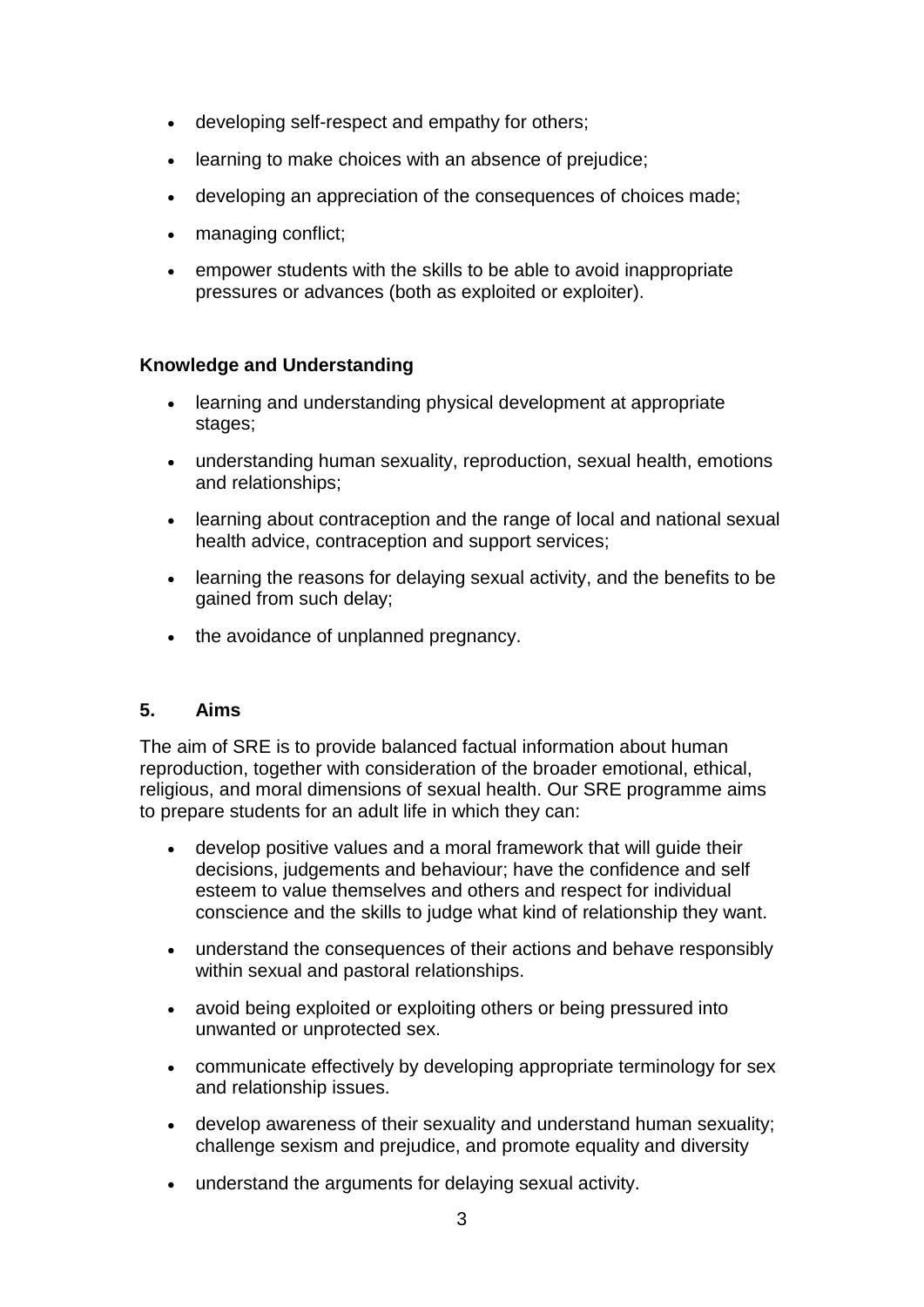- understand the reasons for having protected sex.
- have sufficient information and skills to protect themselves and, where they have one, their partner from uninvited/unwanted conceptions and sexually transmitted infections including HIV.
- be aware of sources of help and acquire the skills and confidence to access confidential health advice, support and treatment if necessary
- know how the law applies to sexual relationships.

## **6. Organisation and Content of Sex and Relationship Education**

Southborough High School specifically delivers Sex and Relationship Education through its PSHCE Programme, Religious Studies and Science lessons.

Much of the Sex and Relationship Education at Southborough High School takes place within PSHCE sessions. Tutors generally deliver the PSHCE Curriculum with support from professionals where appropriate. Form tutors work closely with their tutees over a number of years and we believe that they are usually the best people to work with the students on many of the SRE topics as they are aware of each student's individual circumstances.

SRE lessons are set within the wider context of the PSHCE curriculum and focus more on the emotional aspects of development and relationships, although the physical aspects of puberty and reproduction are also included. The Science National Curriculum is delivered by staff in the science department. These lessons are more concerned with the physical aspects of development and reproduction, although the importance of relationships is not forgotten.

The PSHCE Programme and Science National Curriculum is taught in every year.

Any SRE lesson may consider questions or issues that some students will find sensitive. Before embarking on these lessons ground rules are established which prohibit inappropriate personal information being requested or disclosed by those taking part in the lesson. When students ask questions, we aim to answer them honestly, within the ground rules established at the start of the sessions. When it is felt that answering a specific question would involve information at a level inappropriate to the development of the rest of the students, the question may be dealt with individually at another time.

More expert or specialist teachers support tutors who are uncomfortable with teaching certain aspects of the curriculum. Support is offered with the year team or from the PSHCE co-ordinator who will help with planning or delivery lessons if required.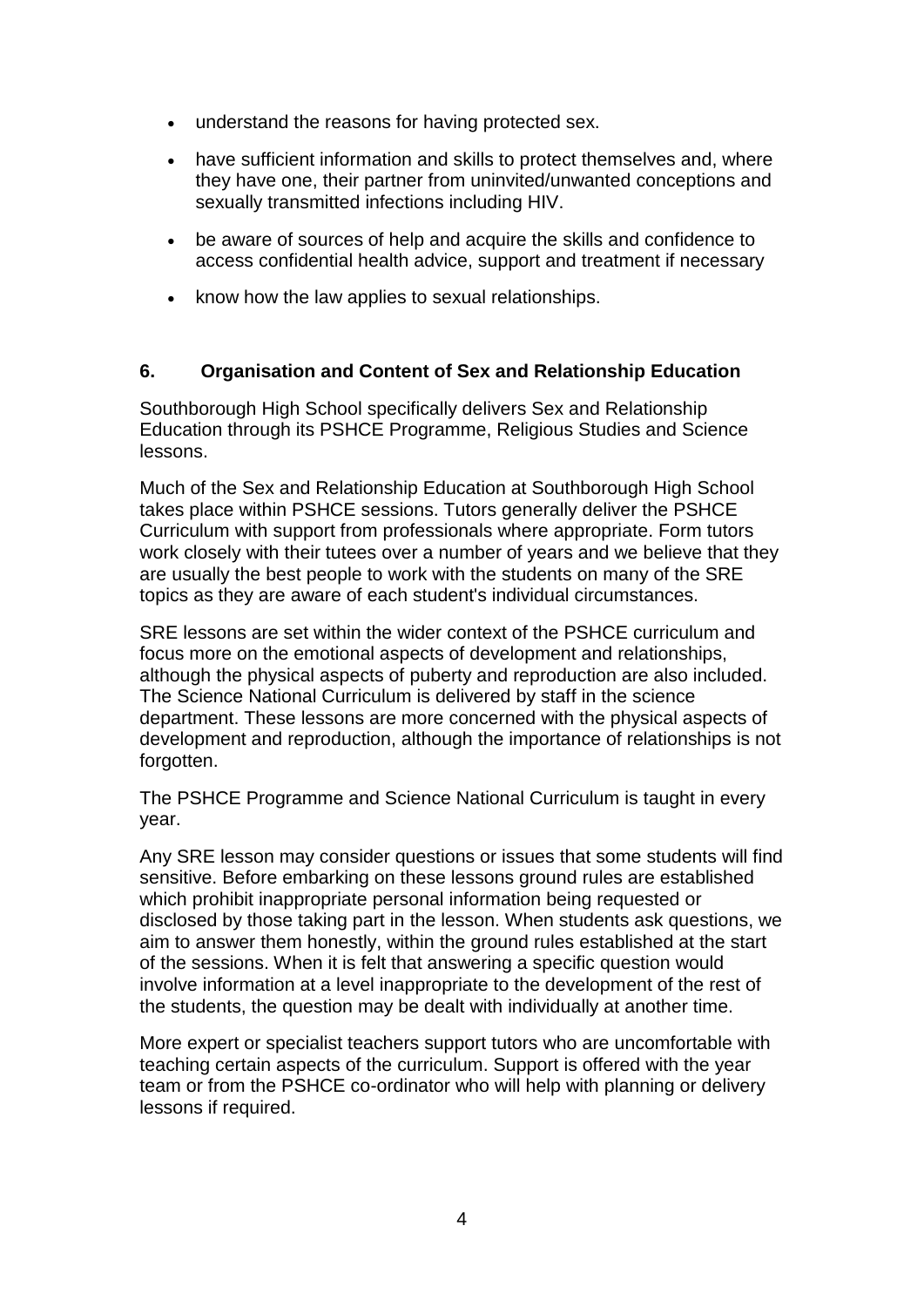# In Science at Key Stage 3 pupils will learn

- $\checkmark$  That fertilisation in humans is the fusion of a male and a female cell.
- $\checkmark$  About the human reproductive system, including the menstrual cycle and fertilisation.
- $\checkmark$  How the foetus develops in the uterus.
- $\checkmark$  How growth and the introduction of bacteria and the reproduction of viruses can affect health.

# At Key Stage 4 pupils will learn

- $\checkmark$  The way in which hormonal control occurs, including the effects of sex hormones.
- $\checkmark$  Some medical use of hormones, including the control and promotion of fertility.
- $\checkmark$  The defence mechanism of the body.
- $\checkmark$  How gender is determined in humans.
- $\checkmark$  The menstrual cycle including the different stages.
- $\checkmark$  The science behind contraception.

Other areas of the SRE curriculum will be delivered through the appropriate stage of the PSHCE programme/sessions. This includes topics such as

# In Key Stage 3:

- Challenge personal values and choices
- Types of relationships & positive qualities
- Diversity relationships and society
- E-safety
- Peer pressure and strategies
- Bullving
- Expectations of a girl/boyfriend
- Sex, gender identity and sexual orientation correct terminology
- $\bullet$  Sex and the media sexting
- Different levels of intimacy, consequences, delaying sexual activity
- Understanding consent the law and legal age of consent.
- Challenging sexist, homophobic, transphobic and disablist language/behaviour
- Abuse in relationships the four types / grooming
- Peer approval sex, drugs, alcohol, tobacco, body image
- Sexual bullying
- What makes a healthy relationship?

# In Key Stages 4 and 5:

• Role of the girlfriend / boyfriend - society and media expectations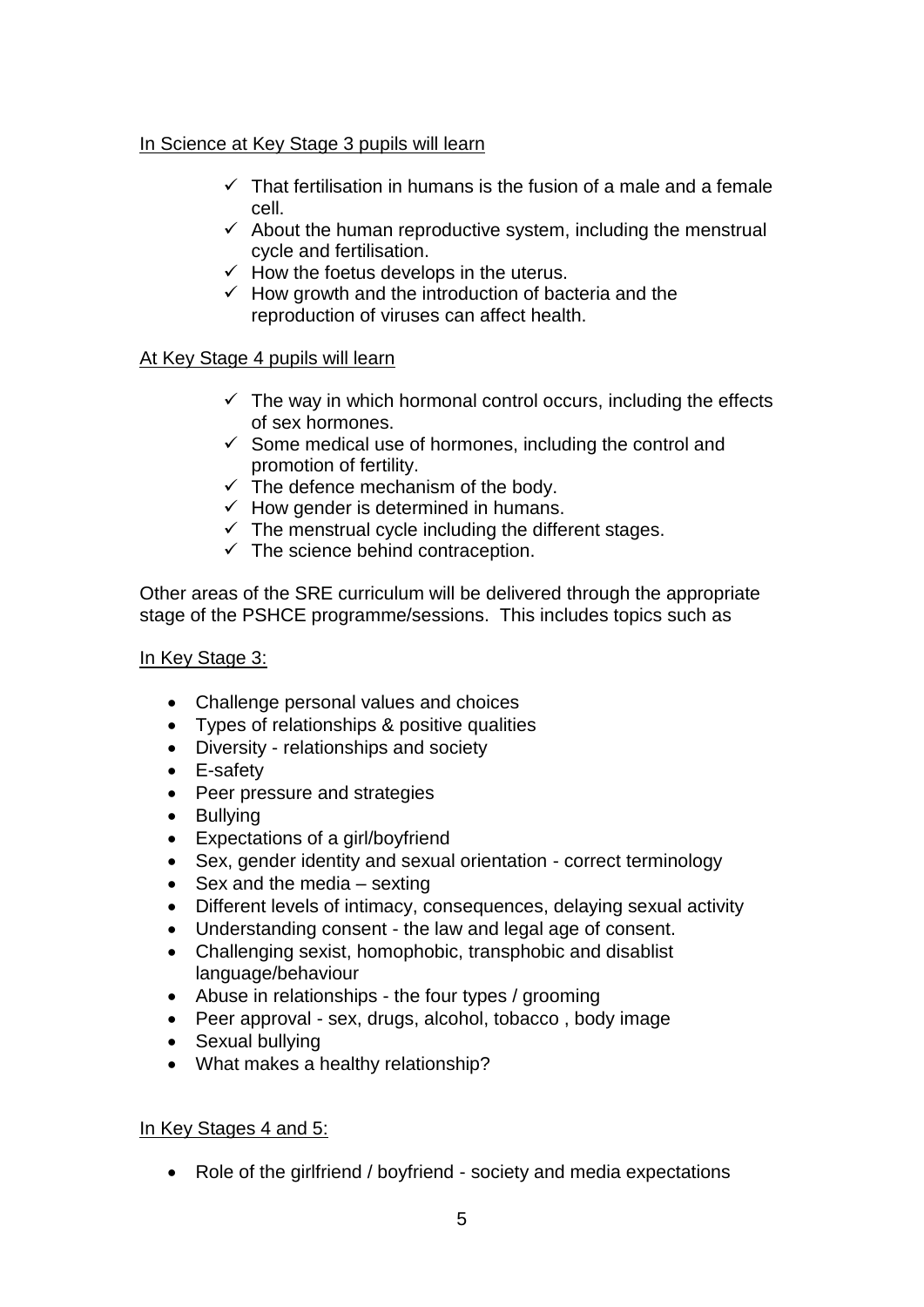- Sexuality
- Respect faith relationships and sexual activity
- Recognise a healthy / abusive relationship
- Teen sex and pregnancy
- Pornography
- Impact of drugs and alcohol on choices and sexual behaviour
- Underage sex and / consequences
- Exploitation Trafficking
- Cultural issues FGM, Forced marriage
- Sexual consent and the law
- Risk taking behaviours and personal safety
- Professional relationships

In other subject areas of the curriculum occasions may arise when moral and ethical issues are addressed.

## **7. Inclusion**

## *Ethnic and Cultural Groups*

We intend our policy to be sensitive to the needs of different ethnic groups. For some young people it is not culturally appropriate for them to be taught particular items. We will respond to parental requests and concerns.

## *Students with Special Needs*

We will ensure that all young people receive sex and relationship education, and we will offer provision appropriate to the particular needs of all our students, taking specialist advice where necessary.

## *Sexual Identity and Sexual Orientation*

We aim to deal sensitively and honesty with issues of sexual orientation, answer appropriate question and offer support. Young people, whatever their developing sexuality need to feel that sex and relationship education is relevant to them.

## **8. Right of Withdrawal of Students from Sex and Relationship Education**

Some parents prefer to take the responsibility for aspects of this element of education. They have the right to withdraw their children from all or part of the sex and relationship education except for those parts included in the statutory National Curriculum (i.e. in Science lessons). We would make alternative arrangements in such cases. Parents are encouraged to discuss their decisions with staff at the earliest opportunity. Parents are welcome to review any SRE resources the school uses.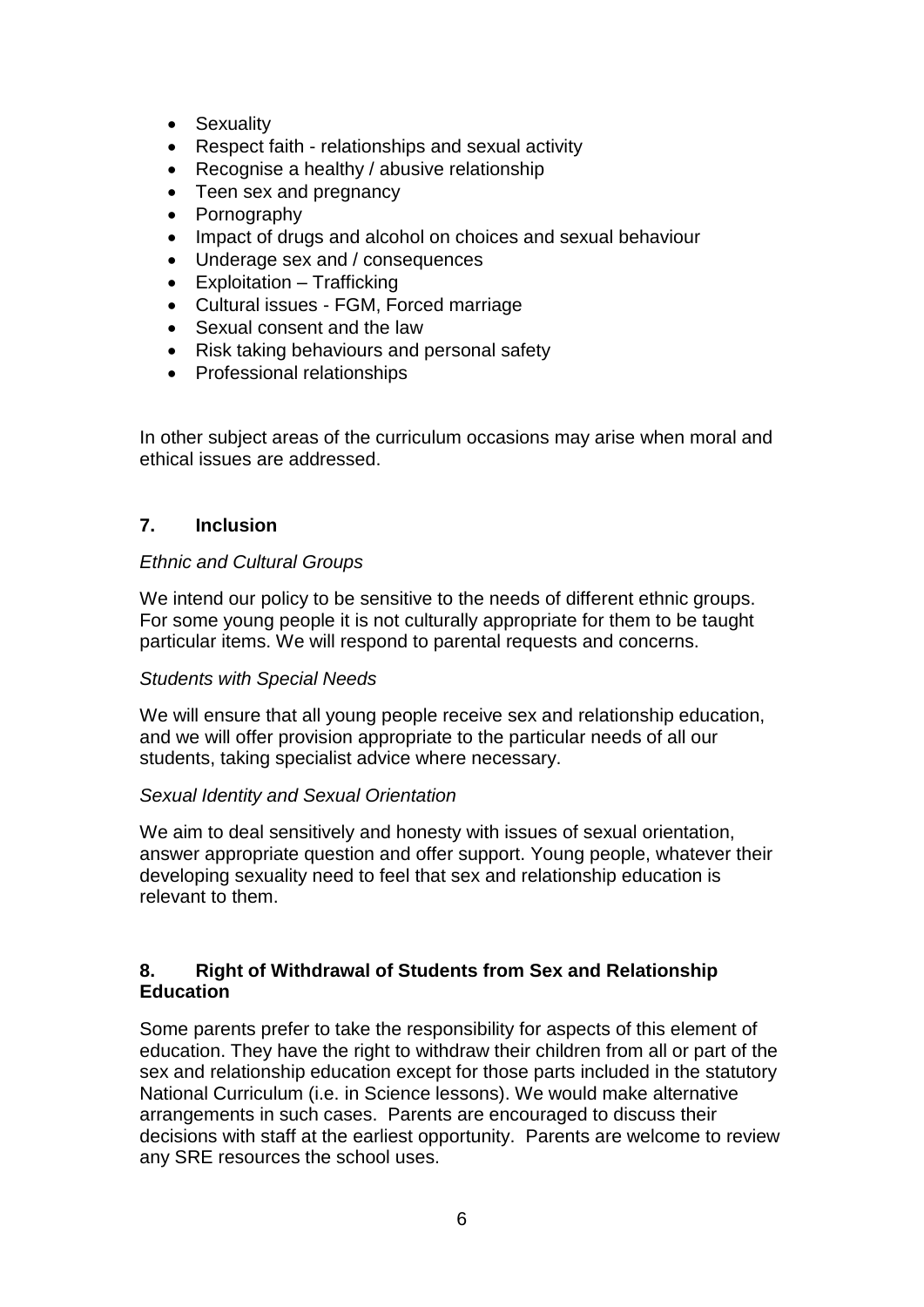# **9. Confidentiality, Controversial and Sensitive Issues**

Teachers cannot offer unconditional confidentiality. Teachers are not legally bound to inform parents or headteacher of any disclosure unless the headteacher has specifically requested them to do so.

In a case where a teacher learns from an under 16 year old that they are having or contemplating sexual intercourse:

- the young person will be persuaded, wherever possible, to talk to parent/carer and if necessary to seek medical advice.
- child protection issues will be considered, and referred if necessary to the teacher responsible for Child Protection under the school's procedures.
- the young person will be properly counselled about contraception, including precise information about where young people can access contraception and advice services.

In any case where child protection procedures are followed, the teacher will ensure that the young person understands that if confidentiality has to be broken, they will be informed first.

Health professionals in school are bound by their codes of conduct in a oneto-one situation with an individual student, but in a classroom situation they must follow the school's confidentiality policy.

# **10. Monitoring and Evaluation of Sex and Relationship Education**

It is the responsibility of the PSHCE Co-ordinator to oversee and organise the monitoring and evaluation of PSHCE, in the context of the overall school plans for monitoring the quality of teaching and learning. The PSHCE programme will be treated as a subject department in this exercise, under which all departments undertake yearly self-evaluation and a twice yearly monitoring and evaluation exercise led by the School Management Group.

The Governors Curriculum Staffing and Resources Committee is responsible for overseeing, reviewing and organising the revision of the Sex and Relationship Education Policy

Ofsted is required to evaluate and report on spiritual, moral, social and cultural development of students. This includes evaluating and commenting on the school's sex and relationship education policy, and on support and staff development, training and delivery.